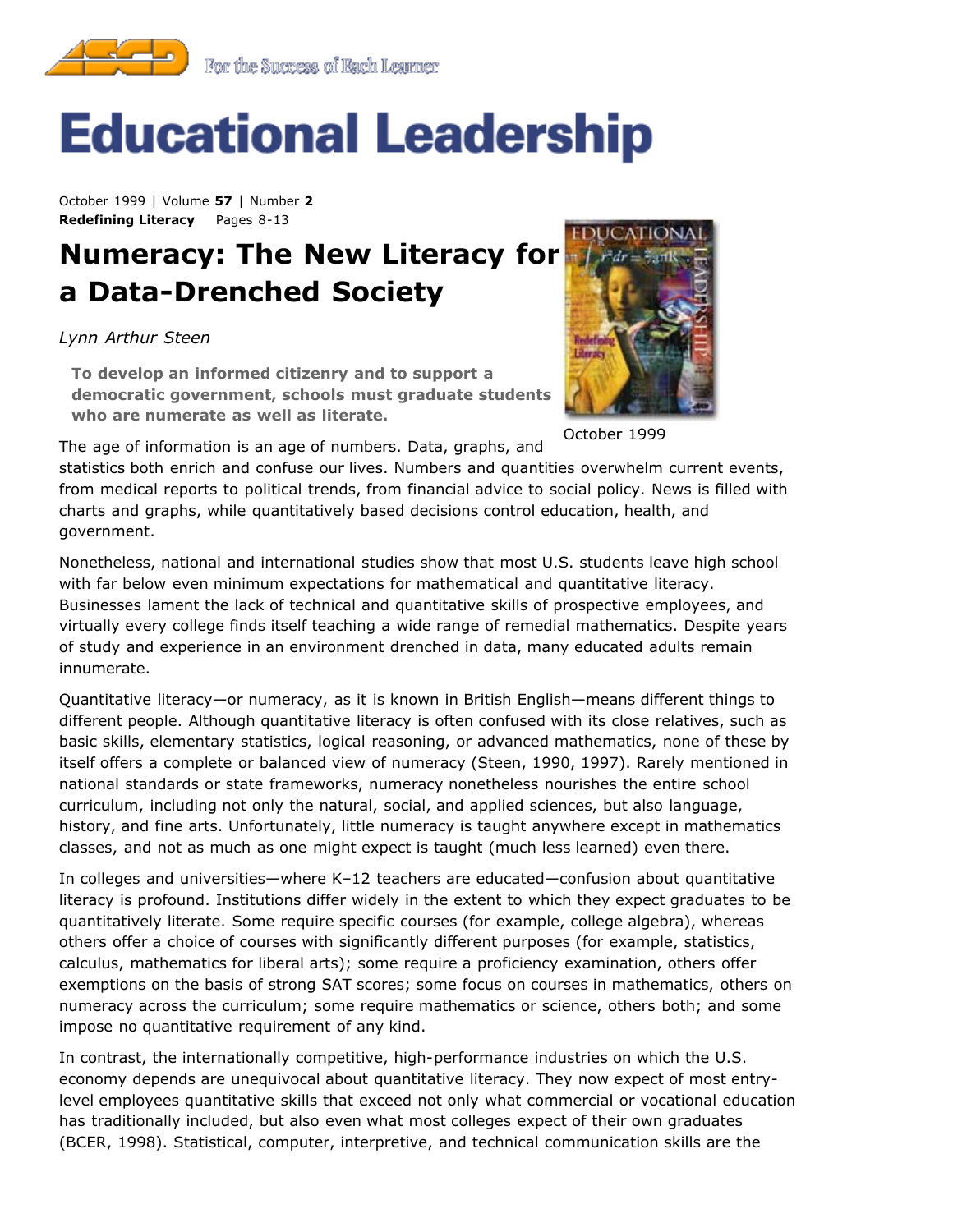staples of modern business (SCANS, 1991) but are rarely found among high school or college graduates because they are rarely required. These tools, and others, are essential parts of the contemporary definition of quantitative literacy.

As quantitative methods have become increasingly important in work and life, so have they come to play a major role in education. No longer is mathematics a requirement only for prospective scientists and engineers; now some degree of mathematical or quantitative literacy is required of anyone entering the modern high-performance workplace or seeking advancement in a career (MSEB, 1995). Indeed, most future jobs will require skills associated with higherorder quantitative thinking, although not necessarily those found in a typical mathematics curriculum (Judy & D'Amico, 1997; Packer, 1997).

Yet despite widespread evidence that numeracy is more than mathematics and that practical wisdom is not the same as classroom learning, anxious parents and politicians push students into the narrow gorge of early algebra and high school calculus in the misguided belief that these courses provide the quantitative skills appropriate for educated citizens. By and large, they do not. Even individuals who have studied calculus remain largely ignorant of common abuses of data and all too often find themselves unable to comprehend (much less to articulate) the nuances of quantitative inferences (Cohen, 1989; Huff, 1954/1993; Paulos, 1996). Numeracy, not calculus, is the key to understanding our data-drenched society.

#### **A Brief History of Numeracy**

Although the discipline of mathematics as a logical system of axioms, hypotheses, and deductions has a very ancient history, the expectation that ordinary citizens be quantitatively literate is primarily a phenomenon of the late 20th century. In ancient times, numbers especially large numbers—served more as metaphors than as measurements. The importance of quantitative methods in human affairs emerged very slowly in the Middle Ages as artists and merchants learned the value of imposing standardized measures of length, time, and money on their arts and crafts (Crosby, 1997).

In colonial America, such leaders as Benjamin Franklin and Thomas Jefferson promoted numeracy to support the new experiment in popular democracy, even as skeptics questioned the legitimacy of policy arguments based on empirical rather than religious grounds (Cohen, 1982). Only in the latter part of this century have quantitative methods achieved their current status as *the* dominant form of acceptable evidence in all areas of public life (Bernstein, 1996; Porter, 1995; Wise, 1995). Out of origins in astrology, numerology, and eschatology, numbers have become the chief instruments through which we attempt to exercise control over nature, over risk, and over life itself.

As the gap between citizens' quantitative needs and resources has widened, many researchers have sought to explain to the public the nature of numeracy, its benefits, and possible strategies for improvement. Popular books, such as *Overcoming Math Anxiety*(Tobias, 1993), *Innumeracy* (Paulos, 1988), and *Math Panic* (Buxton, 1991), raised public awareness of the consequences of innumeracy, even as Edward Tufte's extraordinary volumes (1983, 1990, 1997) revealed the unprecedented communicative power of visual displays of quantitative information.

In recent years, dozens of informative books have appeared, ranging from surveys of core mathematics (for example, Dunham, 1990; Devlin, 1994; Singh, 1997) to practical perspectives (Bolt, 1991; Steen, 1997). These volumes reveal considerable confusion about the nature of quantitative literacy, especially about its relation to mathematics. They echo and amplify the historical dichotomy of mathematics as academic and numeracy as commercial.

In 1989, the National Council of Teachers of Mathematics published national standards for school mathematics (NCTM, 1989) that present a significantly enhanced vision of mathematical skills and advanced problem solving intended for all high school graduates. These standards are being revised for republication in April 2000; a draft (NCTM, 1998) is currently under public review.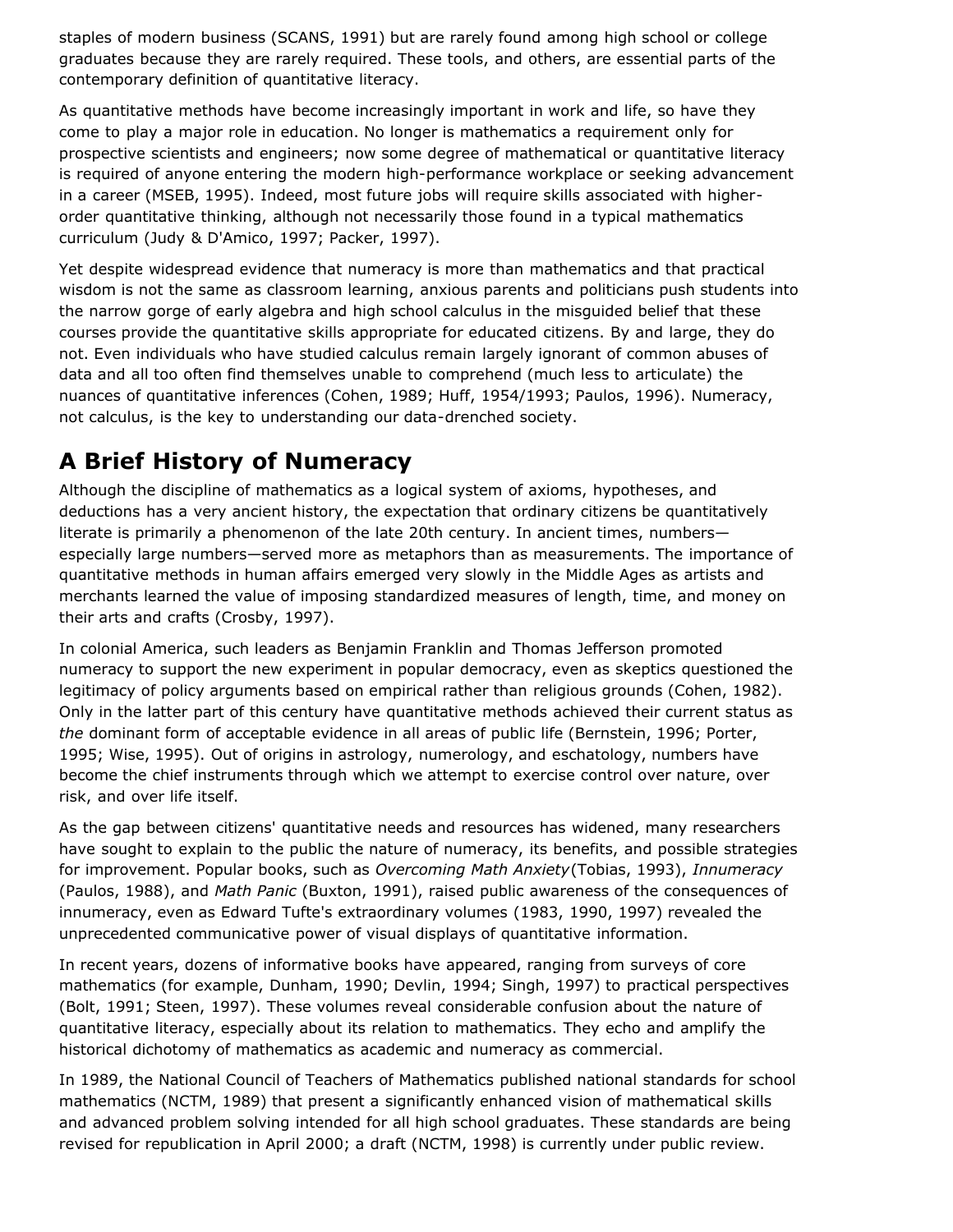Ironically, these standards—still much debated and largely unimplemented—exceed what most colleges and universities dare require even of their graduates.

Valuable as the NCTM standards document may be in prodding schools to improve their *mathematics* curriculum, it does not provide definitive guidance on the *numeracy* needs of tomorrow's students and citizens. Examples of the latter—of quantitative methods used in other areas of education and work—can be found in the standards for other subjects, notably in science (NRC, 1998; Project 2061, 1993), history (NCHS, 1996), geography (NGS, 1994), and social studies (NCSS, 1994), as well as in recently published occupational skill standards (NSSB, 1998) in such areas as bioscience (EDC, 1995), electronics (AEA, 1994), health care (FarWest Laboratory, 1995), and photonics (CORD, 1995). For those who are prepared to detect hidden evidence of the need for quantitative literacy, these reports abound with relevant footprints.

Notwithstanding the immense value of numeracy for education and vocation, its most profound value to society may be the role it plays in supporting informed citizenship and democratic government. Virtually every major public issue—from health care to Social Security, from international economics to welfare reform—depends on data, projections, inferences, and the kind of systemic thinking that is at the heart of quantitative literacy. So too are many aspects of daily life, from selecting telephone services to buying a car, from managing household expenses to planning for retirement. For centuries, verbal literacy has been recognized as a free citizen's best insurance against ignorance and society's best bulwark against demagoguery. So today, in the age of data, quantitative literacy joins verbal literacy as the guarantor of liberty, both individual and societal.

### **Quantitative Literacy in School**

Quantitative literacy is both more than and different from mathematics—at least as mathematics has traditionally been viewed by school and society. Many basic mathematical skills are essential for numeracy, including arithmetic, percentages, ratios, simple algebra, measurement, estimation, logic, data analysis, and geometric reasoning. But so too are other concepts not normally emphasized in traditional school mathematics (Forman & Steen, 1999):

- estimating tolerances and errors;
- simulating complex systems on computers;
- using flowcharts for planning and management;
- drawing inferences appropriately (statistical, scientific, logical);
- presenting data-based arguments by using modem computer tools;
- thinking, visualizing, and calculating in three dimensions.

However, numeracy is not just an expanded list of topics to be added to the mathematics curriculum. The test of quantitative literacy, as of verbal literacy, is whether a person naturally uses appropriate skills in many contexts. Educators know all too well the common phenomenon of compartmentalization, in which skills or ideas learned in one class are totally forgotten when they arise in a different context. Students need to learn numeracy in multiple contexts—in history and geography, in economics and biology, in agriculture and culinary arts.

Because numeracy is ubiquitous, opportunities abound to teach it across the curriculum. Unfortunately, the tradition in U.S. schools has been to teach mathematics as a subject separate from the rest of the curriculum and to focus high school mathematics on selecting and preparing students who intend to enter professions that require calculus. Both these traditions must be discarded if we are to make *all* high school graduates quantitatively literate.

First, all teachers must encourage students to see and use mathematics in everything they do:measurement in science, logic and reasoning in language and communication, ratios and rhythms in music, geometry in art, scoring and ranking in athletics. At the same time that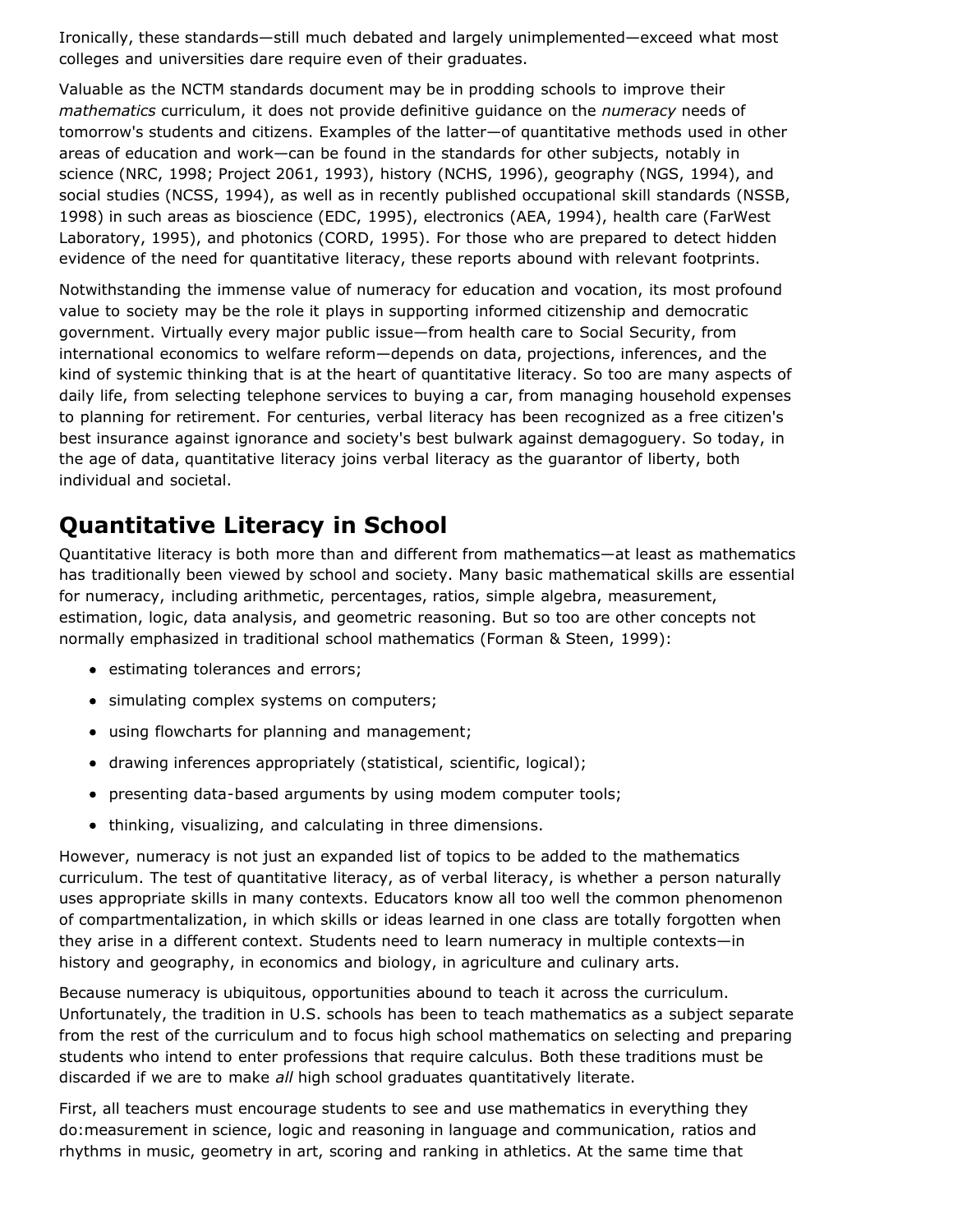students are learning quantitative notions in mathematics class, teachers of other subjects should actively promote assignments and activities in which quantitative thinking is helpful: in reading maps, in designing art projects, in understanding rules of grammar, in analyzing scientific data, in interpreting evidence. All teachers need to help students think of mathematics not just as tasks on school worksheets but as something that arises naturally in many contexts. Mathematics teachers should not, and cannot, bear the entire burden of helping students become quantitatively literate.

Second, mathematics teachers, especially in grades 5–9, need to broaden their goals to encompass more than just the narrow arithmetic-algebra track that has historically dominated U.S. mathematics programs. In particular, they need to vigorously develop several parallel (and highly interconnected) strands of quantitative thinking:

- higher arithmetic (ratio, percentage, proportion);
- measurement geometry in two and three dimensions (length, area, angles, volume);
- data analysis (using elementary statistics, graphing data, estimating error);
- mental arithmetic (estimation, approximation, exact mental calculation);
- argument and persuasion (types of reasoning, using quantitative evidence);
- chance and risk (estimating probabilities, comparing and controlling risk);
- finding unknowns (by reasoning, manipulating symbols, or using models).

Before moving on to more advanced mathematics, such as trigonometry and calculus, all students should study the equivalent of one full year each of algebra, geometry, and elementary statistics. These three subjects, mutually reinforcing, frame the foundations of quantitative literacy. They may be either integrated or separated in particular curriculums, but even when they are taught separately, the links among them should be fully exploited.

Finally, to repeat the central issue of reinforced learning, high school teachers of every subject must use students' growing numeracy skills—especially in the natural, social, and applied sciences where the need for quantitative literacy is compelling. All teachers should make abundant use of inferences based on data and graphs; of reasoning based on linear equations; of geometric calculations, probabilistic inferences, and elementary statistics; and of argumentation based on logic and evidence. Only by using the diverse aspects of numeracy in real contexts will students develop the habits of mind of a numerate citizen. Like literacy, numeracy is everyone's responsibility.

#### **References**

American Electronics Association (AEA). (1994). *Setting the standard: A handbook on skill standards for the high-tech industry.* Santa Clara, CA: Author.

Bernstein, P. L. (1996). *Against the gods: The remarkable story of risk.* New York: John Wiley.

Bolt, B. (1991). *Mathematics meets technology.* Cambridge, England: Cambridge University Press.

Business Coalition for Education Reform (BCER). (1998). *The formula for success: A business leader's guide to supporting math and science achievement.* Washington, DC: U.S. Department of Education.

Buxton, L. (1991). *Math panic.* Portsmouth, NH: Heinemann.

Center for Occupational Research and Development (CORD). (1995). *National photonics skill standards for technicians.* Waco, TX: Author.

Cohen, P. C. (1982). *A calculating people: The spread of numeracy in early America.*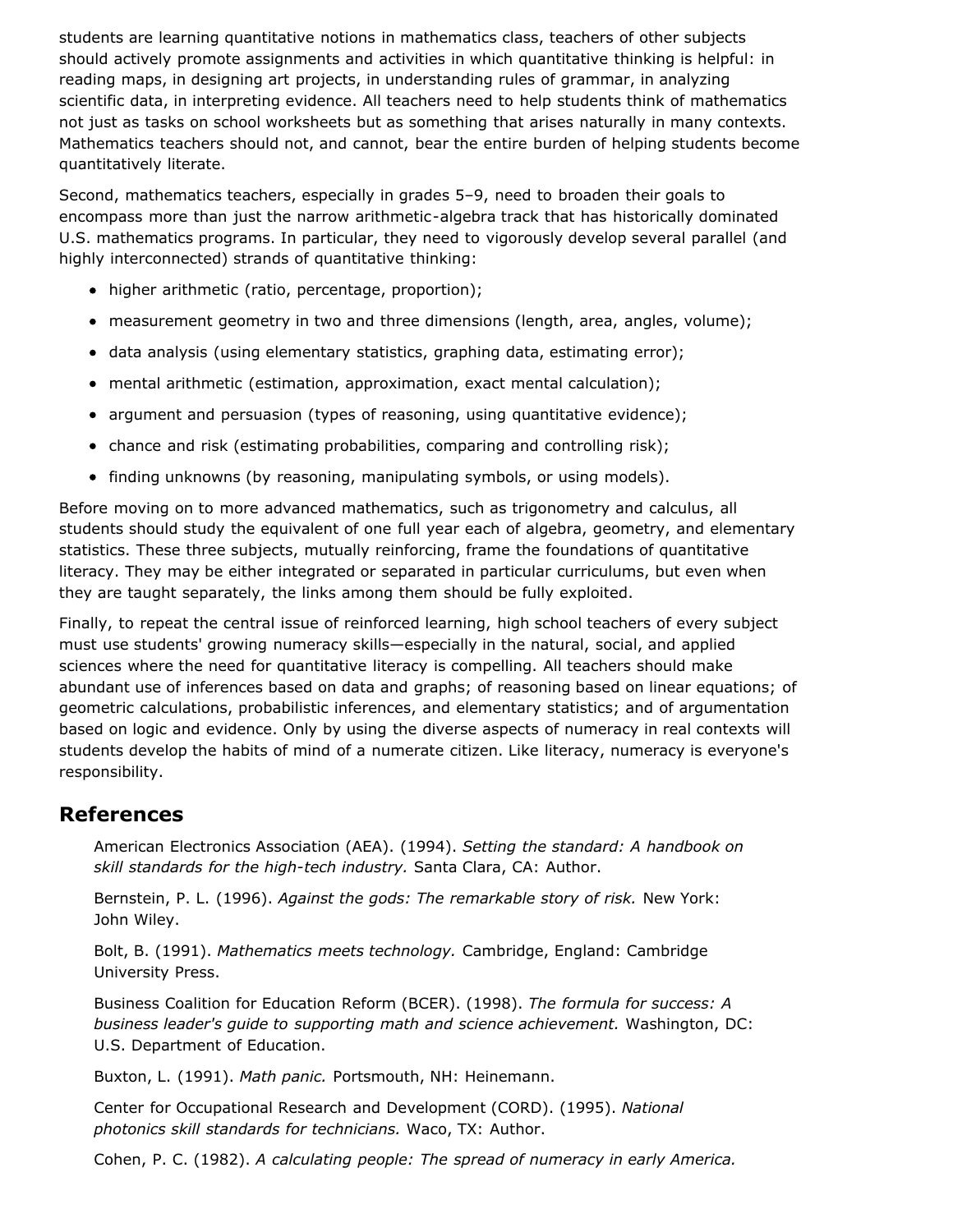Chicago: University of Chicago Press.

Cohen, V. (1989). *News and numbers.* Ames, IA: Iowa State University Press.

Crosby, A. W. (1997). *The measure of reality: Quantification and western society, 1250–1600.* Cambridge, England: Cambridge University Press.

Devlin, K. (1994). *Mathematics: The science of patterns.* New York: Scientific American Library.

Dunham, W. (1990*). Journey through genius: The great theorems of mathematics.* New York: John Wiley.

Education Development Center (EDC). (1995). *Gateway to the future: Skill standards for the bioscience industry.* Newton, MA: Author.

FarWest Laboratory. (1995*). National health care skill standards.* San Francisco: Author.

Forman, S. L., & Steen, L. A. (1999). *Beyond eighth grade: Functional mathematics for life and work.* Berkeley, CA: National Center for Research in Vocational Education.

Huff, D. (1993). *How to lie with statistics.* New York: Norton. (Original work published 1954)

Judy, R., & D'Amico, C. (1997). *Workforce 2020. Work and workers in the 21st century.* Indianapolis, IN: Hudson Institute.

Mathematical Sciences Education Board (MSEB). (1995). *Mathematical preparation of the technical workforce.* Washington, DC: National Research Council.

National Center for History in the Schools (NCHS). (1996). *National standards for United States history; National standards for world history.* Los Angeles: University of California, Los Angeles.

National Council for the Social Studies (NCSS). (1994). *Expectations of excellence: Curriculum standards for social studies.* Washington, DC: Author.

National Council of Teachers of Mathematics (NCTM). (1989).*Curriculum and evaluation standards for school mathematics.* Reston, VA: Author.

National Council of Teachers of Mathematics (NCTM). (1998).*Principles and standards for school mathematics: Discussion draft.* Reston, VA: Author.

National Geographic Society (NGS). (1994). *Geography for life: The national geography standards.* Washington, DC: Author.

National Research Council (NRC). (1998). *National science education standards.* Washington, DC: National Academy Press.

National Skills Standards Board (NSSB). (1998). *Occupational skills standards projects.* Washington, DC: Author. [On-line]. Available: [www.nssb.org/ossp.html](http://www.nssb.org/ossp.html)

Packer, A. (1997). Mathematical competencies that employers expect. In L. A. Steen (Ed.), *Why numbers count: Quantitative literacy for tomorrow's America,*(pp. 137– 154). New York: The College Board.

Paulos, J. A. (1988). *Innumeracy: Mathematical illiteracy and its consequences.* New York: Vintage Books.

Paulos, J. A. (1996). *A mathematician reads the newspaper.* New York: Doubleday.

Porter, T. M. (1995*). Trust in numbers: The pursuit of objectivity in science and public life.* Princeton, NJ: Princeton University Press.